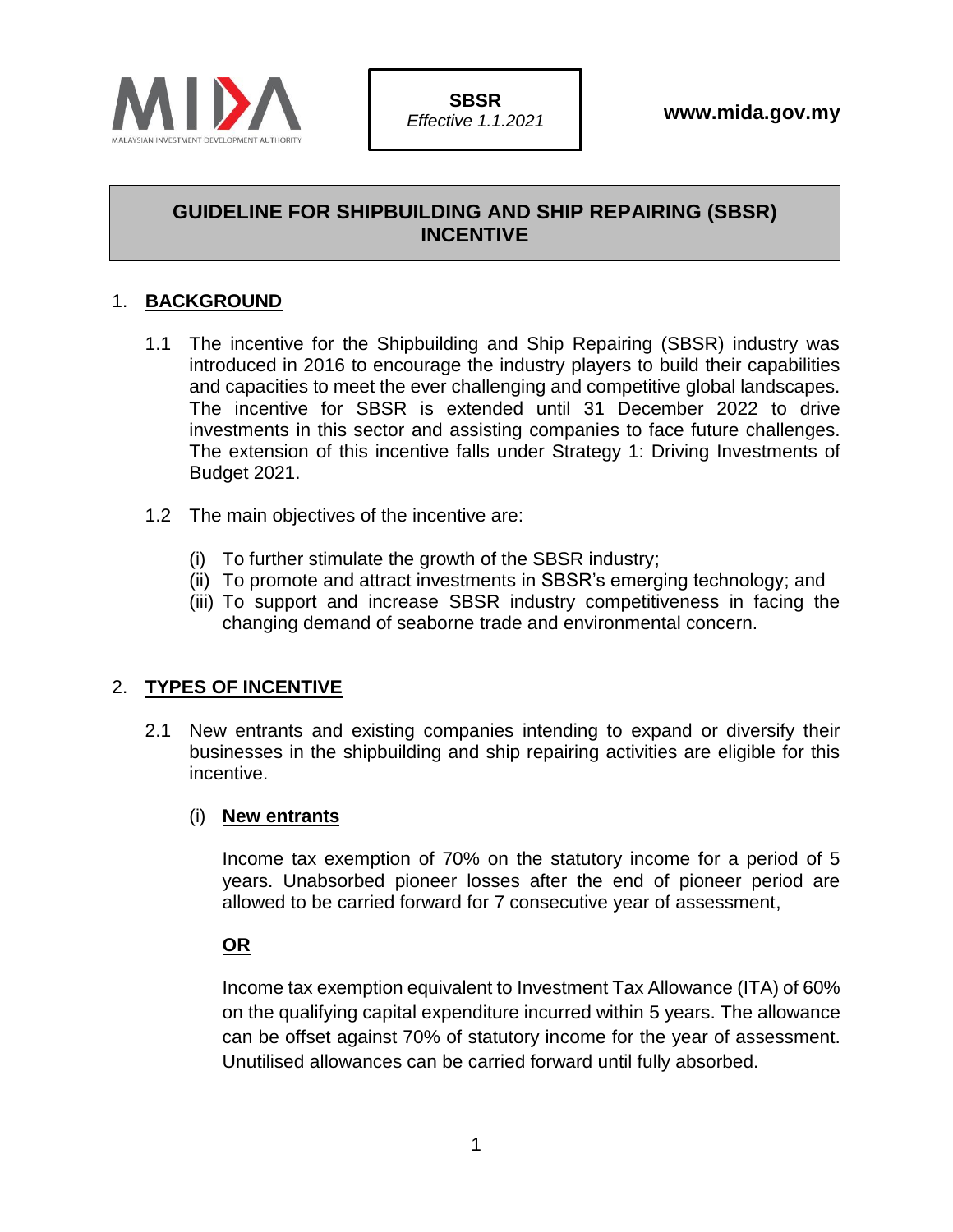## (ii) **Expansion or diversification by existing companies\***

Income tax exemption equivalent to Investment Tax Allowance of 60% on the **additional** qualifying capital expenditure incurred within a period of 5 years. The allowance can be offset against 70% of statutory income for the year of assessment. Unutilised allowances can be carried forward until fully absorbed.

*\*refers to companies which have not enjoyed the SBSR incentive*

## 3. **QUALIFYING CRITERIA**

- 3.1 The company must be incorporated under the Companies Act, 2016 and resident in Malaysia.
- 3.2 Company's full time employees shall comprise of at least 80% Malaysians.
- 3.3 Value added for the ship building activity must be at least 40%.
- 3.4 Managerial, technical and supervisory staff index (MTS index) must be at least 25%.
- 3.5 The company to incur adequate<sup>1</sup> capital investment and business expenditure for the proposed project. The company is advised to share and discuss their level of commitment with MIDA.
- 3.6 The company has a Manufacturing Licence<sup>2</sup> (ML) from MITI or Confirmation Letter for Exemption from Manufacturing Licence from MIDA (whichever is applicable).

## 4. **QUALIFYING ACTIVITIES**

### 4.1 **Ship building**

 $\overline{\phantom{a}}$ 

• Building of all types of ships, including floating type vessels i.e. barges, landing crafts, tugs, etc.

<sup>1</sup> *Proposals submitted by companies will be evaluated in detail by MIDA and will be deliberated in the National Committee on Investments for decision.*

*<sup>2</sup> Requirement for Manufacturing Licence (ML) under the Industrial Coordination Act (ICA),1975:*

<sup>▪</sup> *Shareholder's funds of RM2.5 million and above; OR*

<sup>▪</sup> *Employing 75 or more full-time employees.*